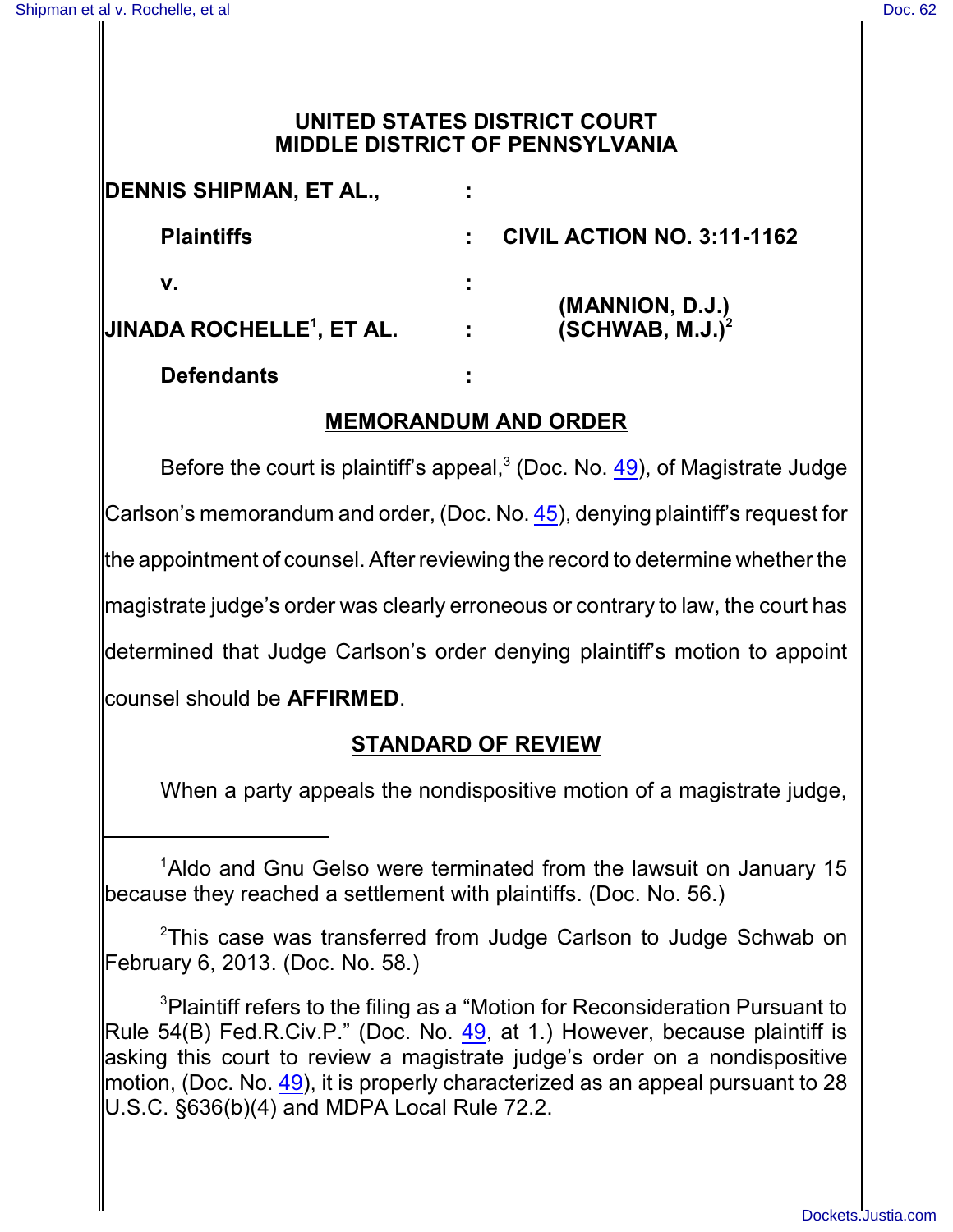the party filing the appeal bears the burden of proof and the district court must review the record to determine whether the magistrate judge's order was "clearly erroneous or contrary to law."  $28$  U.S.C.  $636(b)(1)(A)$ ; Fed. [R. Civ. P.](http://westlaw.com/find/default.wl?ft=L&docname=USFRCPR72&rs=btil2.0&rp=%2ffind%2fdefault.wl&fn=_top&findtype=L&vr=2.0&db=1000600&wbtoolsId=USFRCPR72&HistoryType=F) [72\(a\)](http://westlaw.com/find/default.wl?ft=L&docname=USFRCPR72&rs=btil2.0&rp=%2ffind%2fdefault.wl&fn=_top&findtype=L&vr=2.0&db=1000600&wbtoolsId=USFRCPR72&HistoryType=F); Evans [v. U.S., 05-CV-133, 2006](http://westlaw.com/find/default.wl?ft=Y&referencepositiontype=S&rs=btil2.0&rp=%2ffind%2fdefault.wl&serialnum=2009720824&fn=_top&referenceposition=1&findtype=Y&vr=2.0&db=0000999&wbtoolsId=2009720824&HistoryType=F) WL 2331103, \*1 (D.N.J. 2006). The Third Circuit has stated, "the standard of review is circumscribed: [t]he district court is bound by the clearly erroneous rule in findings of fact; the phrase 'contrary to law' indicates plenary review as to matters of law." Haines [v. Liggett](http://westlaw.com/find/default.wl?ft=Y&referencepositiontype=S&rs=btil2.0&rp=%2ffind%2fdefault.wl&serialnum=1992155690&fn=_top&referenceposition=91&findtype=Y&vr=2.0&db=0000350&wbtoolsId=1992155690&HistoryType=F) [Group Inc., 975 F.2d 81,](http://westlaw.com/find/default.wl?ft=Y&referencepositiontype=S&rs=btil2.0&rp=%2ffind%2fdefault.wl&serialnum=1992155690&fn=_top&referenceposition=91&findtype=Y&vr=2.0&db=0000350&wbtoolsId=1992155690&HistoryType=F) 91 (3d Cir. 1992); see also In [re Mushroom Direct](http://westlaw.com/find/default.wl?ft=Y&referencepositiontype=S&rs=btil2.0&rp=%2ffind%2fdefault.wl&serialnum=2028939200&fn=_top&referenceposition=1&findtype=Y&vr=2.0&db=0000999&wbtoolsId=2028939200&HistoryType=F) [Purchaser Antitrust Litigation,](http://westlaw.com/find/default.wl?ft=Y&referencepositiontype=S&rs=btil2.0&rp=%2ffind%2fdefault.wl&serialnum=2028939200&fn=_top&referenceposition=1&findtype=Y&vr=2.0&db=0000999&wbtoolsId=2028939200&HistoryType=F) 06-CV-0620, 2012 WL 5199388, \*1 (E.D.Pa. [2012\)](http://westlaw.com/find/default.wl?ft=Y&referencepositiontype=S&rs=btil2.0&rp=%2ffind%2fdefault.wl&serialnum=2028939200&fn=_top&referenceposition=1&findtype=Y&vr=2.0&db=0000999&wbtoolsId=2028939200&HistoryType=F). A finding is clearly erroneous if, "although there is evidence to support it, the reviewing court on the entire evidence is left with the definite and firm conviction that a mistake has been committed." [Rycon Specialty](http://westlaw.com/find/default.wl?ft=Y&referencepositiontype=S&rs=btil2.0&rp=%2ffind%2fdefault.wl&serialnum=2025338319&fn=_top&referenceposition=1&findtype=Y&vr=2.0&db=0000999&wbtoolsId=2025338319&HistoryType=F) Foods, Inc. v. [Wellshire Farms, Inc., 09-CV-2092,](http://westlaw.com/find/default.wl?ft=Y&referencepositiontype=S&rs=btil2.0&rp=%2ffind%2fdefault.wl&serialnum=2025338319&fn=_top&referenceposition=1&findtype=Y&vr=2.0&db=0000999&wbtoolsId=2025338319&HistoryType=F) 2011 WL 1988016, \*1 (M.D.Pa. 2011) (quoting [Anderson v. City of](http://westlaw.com/find/default.wl?ft=Y&referencepositiontype=S&rs=btil2.0&rp=%2ffind%2fdefault.wl&serialnum=1985114055&fn=_top&referenceposition=573&findtype=Y&vr=2.0&db=0000780&wbtoolsId=1985114055&HistoryType=F) Bessemer, 470 U.S. 564, 573 (1985)). Clear error review grants substantial deference to magistrate judges and, "[a]pplying the clearly erroneous standard, the reviewing court may not reverse a magistrate judge's decision simply because the reviewing court would have decided the matter differently." Id.

## **DISCUSSION**

As an initial matter, courts have broad discretion to determine whether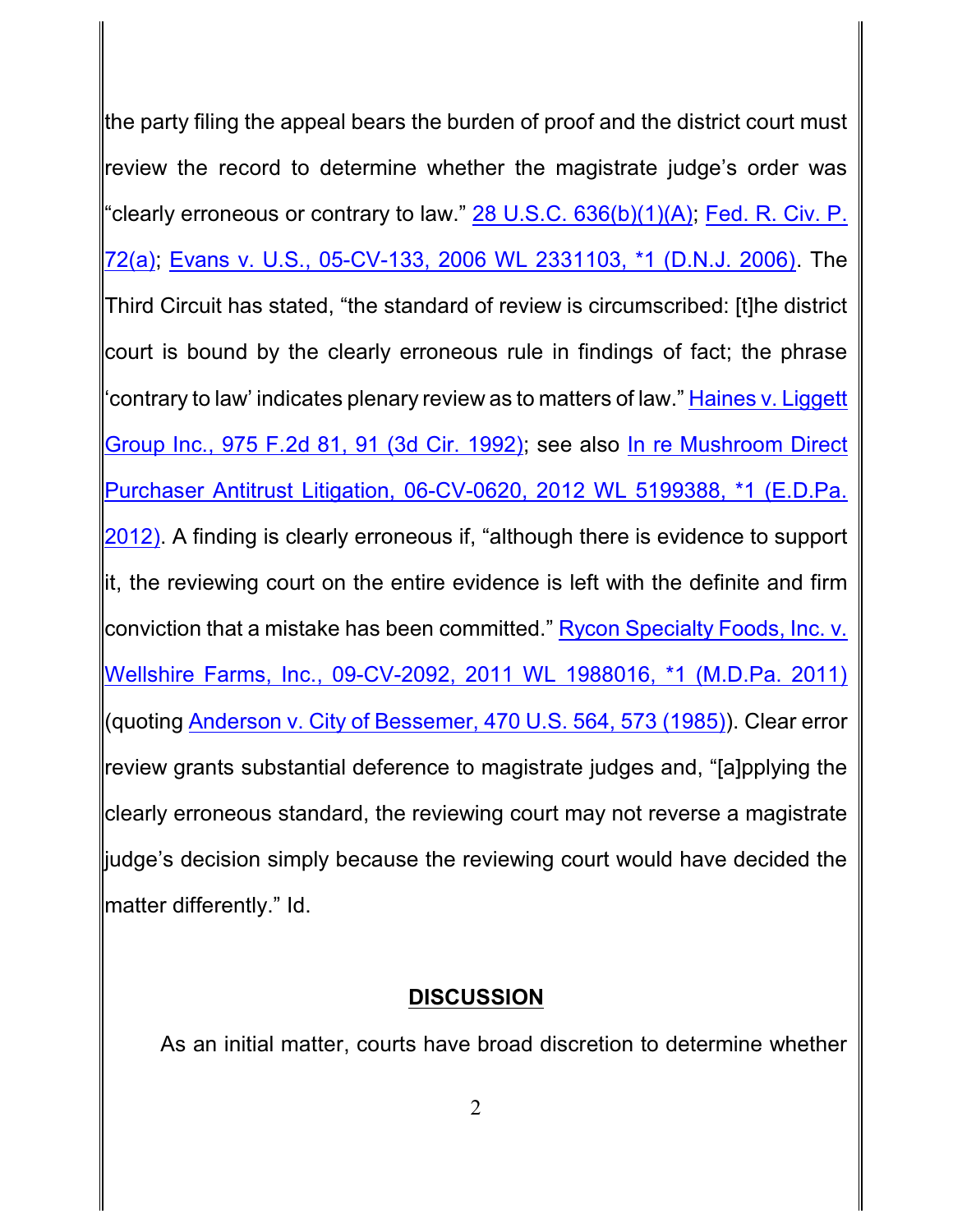counsel should be appointed in a civil case. [Benchoff v. Yale, 11-CV-1106,](http://westlaw.com/find/default.wl?ft=Y&referencepositiontype=S&rs=btil2.0&rp=%2ffind%2fdefault.wl&serialnum=2028627674&fn=_top&referenceposition=3&findtype=Y&vr=2.0&db=0000999&wbtoolsId=2028627674&HistoryType=F)

2012 [WL 4061218,](http://westlaw.com/find/default.wl?ft=Y&referencepositiontype=S&rs=btil2.0&rp=%2ffind%2fdefault.wl&serialnum=2028627674&fn=_top&referenceposition=3&findtype=Y&vr=2.0&db=0000999&wbtoolsId=2028627674&HistoryType=F) \*3 (M.D.Pa. 2012). Nevertheless, the courts have observed

that counsel is normally appointed in civil cases for indigent parties only "upon

a showing of special circumstances indicating the likelihood of substantial

prejudice to the indigent litigant." Maisonet v. City of [Philadelphia,](http://westlaw.com/find/default.wl?ft=Y&referencepositiontype=S&rs=btil2.0&rp=%2ffind%2fdefault.wl&serialnum=2012214979&fn=_top&referenceposition=4&findtype=Y&vr=2.0&db=0000999&wbtoolsId=2012214979&HistoryType=F) 06-CV-4858,

[2007 WL 1366879, \\*4 \(M.D.Pa. 2007\)](http://westlaw.com/find/default.wl?ft=Y&referencepositiontype=S&rs=btil2.0&rp=%2ffind%2fdefault.wl&serialnum=2012214979&fn=_top&referenceposition=4&findtype=Y&vr=2.0&db=0000999&wbtoolsId=2012214979&HistoryType=F); [Seawright v. Kyler, 02-CV-1815, 2006](http://westlaw.com/find/default.wl?ft=Y&referencepositiontype=S&rs=btil2.0&rp=%2ffind%2fdefault.wl&serialnum=2008733449&fn=_top&referenceposition=2&findtype=Y&vr=2.0&db=0000999&wbtoolsId=2008733449&HistoryType=F)

WL 709118, \*2 (M.D.Pa. 2006). Courts should first "determine that the plaintiff's

claim has some arguable merit in fact and law" and then look to six factors that,

while not dispositive, should guide the judge's determination. Id. These include:

(1) the plaintiff's ability to present his or her own case; (2) the complexity of the legal issues; (3) the degree to which the factual investigation will be necessary and the ability of the plaintiff to pursue such investigation; (4) the amount a case is likely to turn on credibility determinations; (5) whether the case will require the testimony of expert witnesses; (6) whether the plaintiff can attain and afford counsel on his or her own behalf. [Benchoff v. Yale,](http://westlaw.com/find/default.wl?ft=Y&referencepositiontype=S&rs=btil2.0&rp=%2ffind%2fdefault.wl&serialnum=2028627674&fn=_top&referenceposition=3&findtype=Y&vr=2.0&db=0000999&wbtoolsId=2028627674&HistoryType=F) 11- CV-1106, 2012 [WL 4061218 \(M.D.Pa.](http://westlaw.com/find/default.wl?ft=Y&referencepositiontype=S&rs=btil2.0&rp=%2ffind%2fdefault.wl&serialnum=2028627674&fn=_top&referenceposition=3&findtype=Y&vr=2.0&db=0000999&wbtoolsId=2028627674&HistoryType=F) 2012) (quoting [Tabron](http://westlaw.com/find/default.wl?ft=Y&db=0000506&rs=btil2.0&rp=%2ffind%2fdefault.wl&serialnum=1993191107&fn=_top&findtype=Y&vr=2.0&wbtoolsId=1993191107&HistoryType=F) v. [Grace, 6 F.3d 147 \(3d Cir. 1993\)](http://westlaw.com/find/default.wl?ft=Y&db=0000506&rs=btil2.0&rp=%2ffind%2fdefault.wl&serialnum=1993191107&fn=_top&findtype=Y&vr=2.0&wbtoolsId=1993191107&HistoryType=F)).

It should be noted that plaintiff fails to address any of these factors in his brief

in support of the appeal.<sup>4</sup> (Doc. No. 41.) Nevertheless, "[t]he list is not

exhaustive, and the decision of whether or not to appoint counsel must be

made on a case-by-case basis after considering all relevant factors." Id.

Plaintiff first argues that Judge Carlson's opinion was not supported by

<sup>&</sup>lt;sup>4</sup>The court will limit review of Judge Carlson's opinion to the arguments raised in plaintiff's brief in support of the appeal.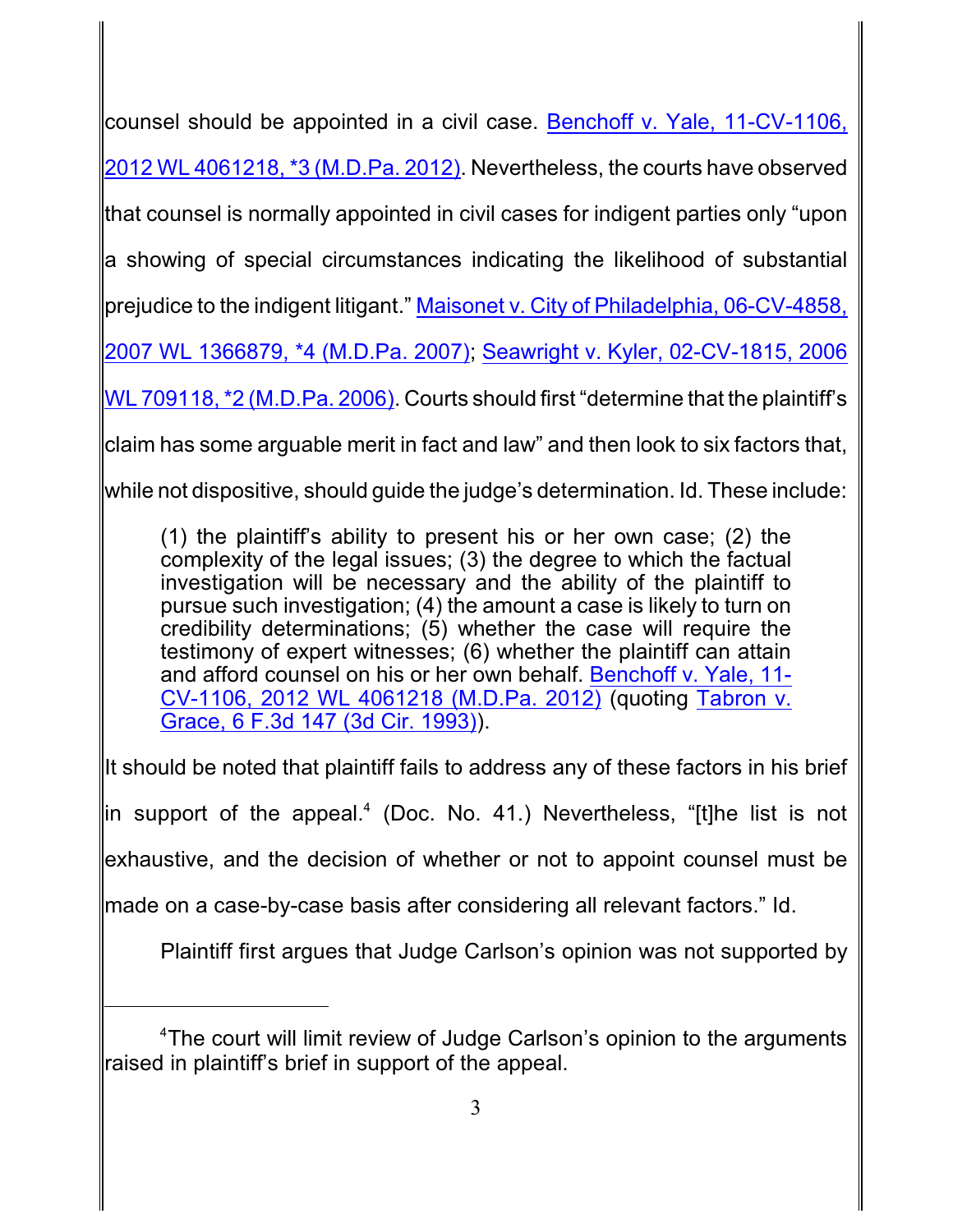the facts, stating "[s]ince the Magistrate [Judge] was not privy to any of the threatening emails in question, plaintiff is hard-pressed to determine exactly what evidence he employed to substantiate his opinion that plaintiff's position is not supported by the facts." (Doc. No. 41, at 1.) Plaintiff neither cites to these emails nor reiterates their substance in his brief and, after a thorough review of the record, the court is unable to find any trace of these "threatening emails."<sup>5</sup> Therefore, Judge Carlson can hardly be faulted for not considering these emails when plaintiff failed to provide them for the court in the first place.

Next plaintiff claims that pursuing this legal matter has exacerbated the symptoms of his medical disability. (Doc. No. [49](http://ecf.pamd.uscourts.gov/doc1/15503921767), at 2.) He claims that his disability is "an impairment that substantially limit[s] a major life activity pursuant to the Americans With Disabilities Act." (Doc. No. [41](http://ecf.pamd.uscourts.gov/doc1/15503897950), at 7.) While this might be a relevant factor to consider, he provided the court no evidence or even specific allegations to substantiate this assertion. He has not provided any supporting documentation nor has he stated how his health is deteriorating. The appealing party bears the burden of showing that a magistrate judge's ruling should be overturned. Without this information, a court cannot make a determination as

<sup>&</sup>lt;sup>5</sup>Plaintiff does say in his motion to appoint counsel, (Doc. No. [41](http://ecf.pamd.uscourts.gov/doc1/15503897950)), "Plaintiff s move for this relief because of threatening, insulting communication that has intentionally inflicted emotional distress in plaintiff *pro se*," but he does not actually explain how the correspondence was threatening or insulting. (Doc. No. [41](http://ecf.pamd.uscourts.gov/doc1/15503897950), at 1.)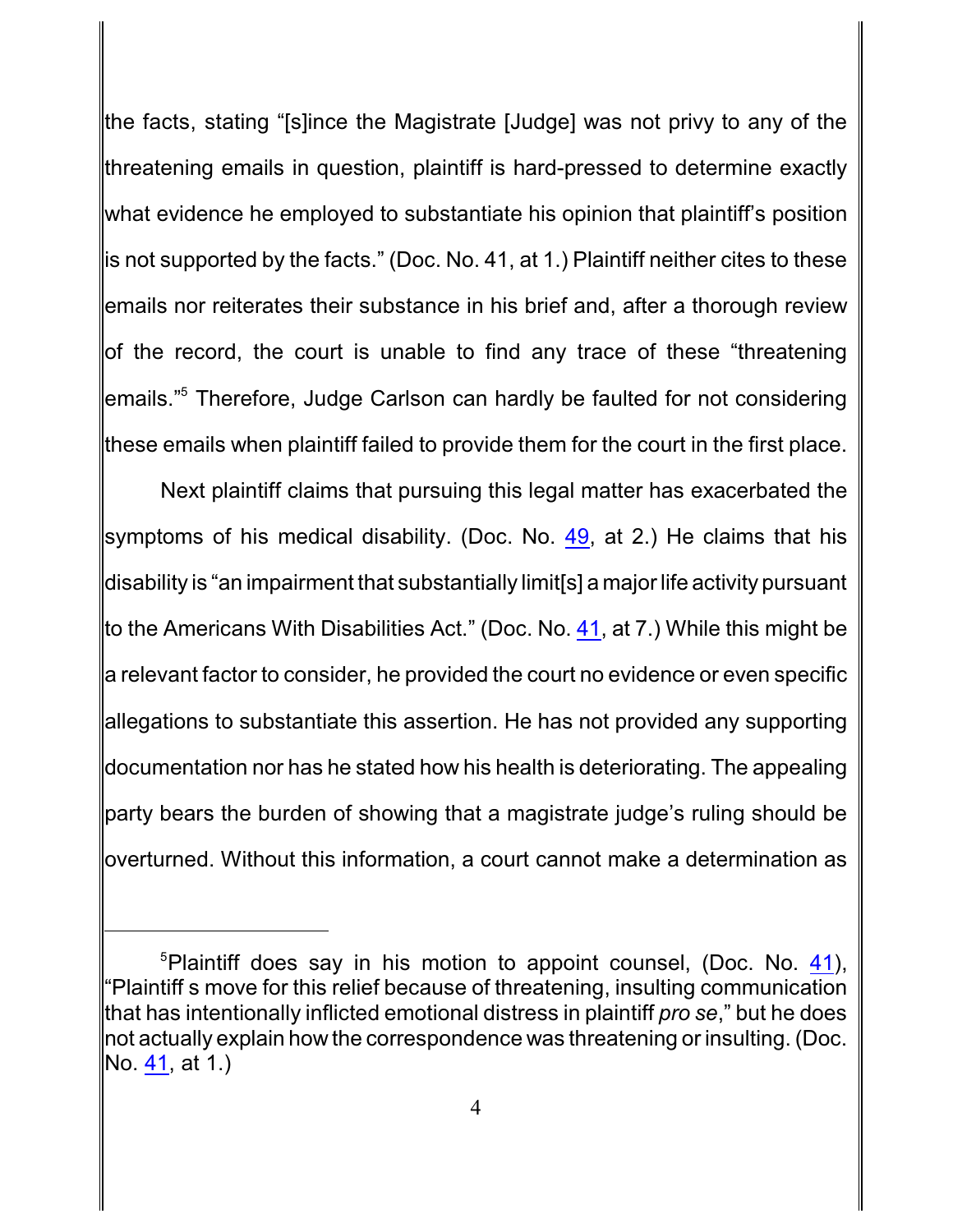to whether this factor weighs in favor of appointing counsel.

Even assuming, however, that plaintiff had provided this evidence, it is

doubtful that his burden to require overruling Judge Carlson's order would be

met. While the court is cognizant that *pro se* litigants face significant burdens

in bringing civil claims, the equality and fairness engendered by appointing

counsel to indigent parties is not the only factor that the court must consider.

As the Third Circuit observed in Tabron v. Grace:

Finally, in addressing this issue, we must take note of the significant practical restraints on the district courts' ability to appoint counsel: the ever-growing number of . . . civil rights actions filed each year in the federal courts; the lack of funding to pay appointed counsel; and the limited supply of competent lawyers who are willing to undertake such representation without compensation. We have no doubt that there are many cases in which district courts seek to appoint counsel but there is simply none willing to accept appointment. It is difficult to fault a district court that denies a request for appointment under such circumstances. [Gonzalez](http://westlaw.com/find/default.wl?ft=Y&db=0000999&rs=btil2.0&rp=%2ffind%2fdefault.wl&serialnum=2028857521&fn=_top&findtype=Y&vr=2.0&wbtoolsId=2028857521&HistoryType=F) v. [Nadzom, 12-CV-1021, 2012 WL 4849615 \(M.D.Pa. 2012\)](http://westlaw.com/find/default.wl?ft=Y&db=0000999&rs=btil2.0&rp=%2ffind%2fdefault.wl&serialnum=2028857521&fn=_top&findtype=Y&vr=2.0&wbtoolsId=2028857521&HistoryType=F). 6

Finding that Judge Carlson's memorandum and order denying the

The *Gonzalez* court continued: 6

Mindful of this consideration it has been emphasized that volunteer lawyer time is extremely valuable. Hence, district courts should not request counsel under §1915(d) indiscriminately. As the Court of Appeals for the Second Circuit has warned: Volunteer lawyer time is a precious commodity. . . . Because this resource is available in only limited quantity, every assignment of a volunteer lawyer to an undeserving client deprives society of a volunteer lawyer available for a deserving cause. . . . Gonzalez [v. Nadzom, 12-CV-1021,](http://westlaw.com/find/default.wl?ft=Y&db=0000999&rs=btil2.0&rp=%2ffind%2fdefault.wl&serialnum=2028857521&fn=_top&findtype=Y&vr=2.0&wbtoolsId=2028857521&HistoryType=F) 2012 [WL 4849615,](http://westlaw.com/find/default.wl?ft=Y&db=0000999&rs=btil2.0&rp=%2ffind%2fdefault.wl&serialnum=2028857521&fn=_top&findtype=Y&vr=2.0&wbtoolsId=2028857521&HistoryType=F) \*1 (M.D.Pa. 2012) (citing Tabron [v. Grace,](http://westlaw.com/find/default.wl?ft=Y&db=0000506&rs=btil2.0&rp=%2ffind%2fdefault.wl&serialnum=1993191107&fn=_top&findtype=Y&vr=2.0&wbtoolsId=1993191107&HistoryType=F) 6 F.3d [147, 157 \(3d. Cir. 1993\)](http://westlaw.com/find/default.wl?ft=Y&db=0000506&rs=btil2.0&rp=%2ffind%2fdefault.wl&serialnum=1993191107&fn=_top&findtype=Y&vr=2.0&wbtoolsId=1993191107&HistoryType=F)).